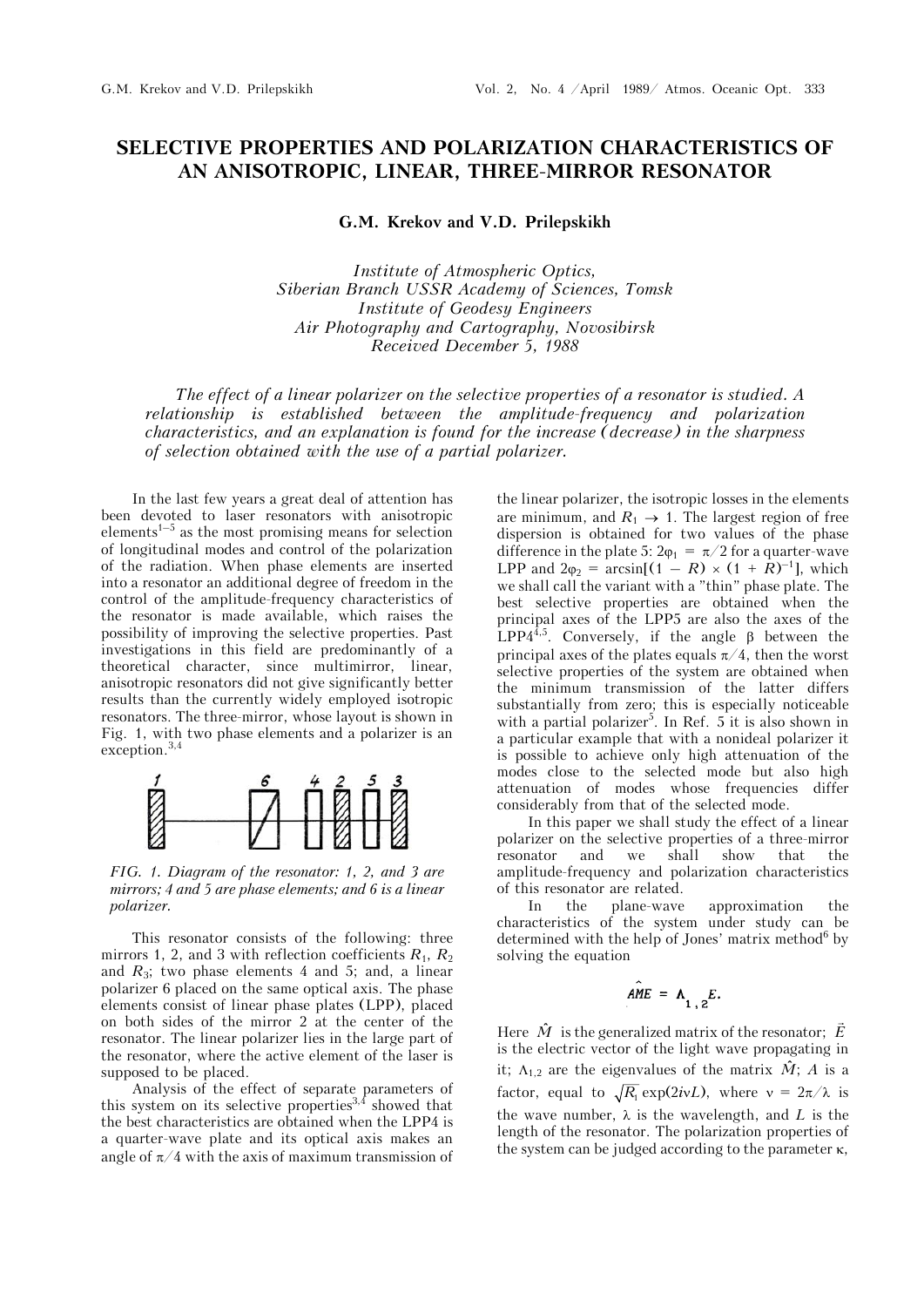equal to the ratio of the components of the electric vector *E*, and the largest of the functions  $|\lambda|^2$ corresponds to the amplitude-frequency characteristic (AFC) of the resonator.

If the analysis is confined to the case of the best values of the parameters of the LPP4,  $R_3 = 1$ , and no losses in the elements and  $R_1$  is set equal to unity (decreasing the value of this parameter, just like the value of the maximum transmission of the polarizer, merely gives a proportional change in  $|\Lambda|^2$ ), then the squared modulus of the eigenvalue and the parameter  $\kappa$ for two extreme angles  $\beta$  will be as follows:

1) for  $\beta = 0$  (the principal axes of the LPP4 and 5 are identical)

$$
\left|\lambda_{1,2}\right|^{2}=0,25\left(1+F\right)^{-1}\left|1+F\right.^{\frac{1}{-}}\left(1-P\right)\sqrt{1-S}F\right|^{2};\qquad \ \ (1)
$$

$$
\kappa_{1,2} = -\frac{i}{\sqrt{SF}} (1 \pm \sqrt{1-SF}).
$$
 (2)

where  $S = 4P(1 - P)^{-2}$ , *P* is the ratio of the minimum transmission of the polarizer 6 to its maximum transmission;  $F = F_1 \cos^2 2vt$ , if the LPP5 is a quarter-wave plate, and  $F = F_2^2 \sin^4 v l$  for the case with a "thin" LPP5, where  $F_1 = 4R(1 - R)^{-2}$ ,  $F_2 = 4\sqrt{R}$   $(1 + R)(1 - R)^{-2}$ , and *l* is the average optical length of the passive gap (between the mirrors 2 and 3);

2) for 
$$
\beta = \pi/4
$$
  
 $|\lambda| = \Big|_{0.25(1+F)}^{-1} \Big|_{1-P^+(1+P)\sqrt{1+HF}} \Big|^2$ .

$$
\kappa_{1,2} = \frac{1}{\sqrt{HF}} (1^{\frac{1}{2}} \sqrt{1 + HF}),
$$
\n(3)

where  $H = 4P(1 + P)^{-2}$ .

We shall analyze the expression (1). If  $SF \leq 1$ , which happens near the maximum of the AFC, the modulus symbol can be replaced by parentheses. In the case when SF > 1, however, we have  $|\Lambda_{1,2}|^2 = P$ , i.e., in a definite interval of *l* the squared of the eigenvalue is a constant. The calculations showed that the highest degree of selection, characterizing attenuation of the modes far from the selected mode and defined as the ratio of the maximum to the minimum value of the AFC, is achieved when the equality  $|\lambda_1| = |\lambda_2|$  holds only for two values of *vl* per period (AFC). In the case of the quarter-wave plate 5 this occurs when  $P =$  $P_1 = (1 - \sqrt{R})^2 (1 + \sqrt{R})^{-2}$ . When the LPP5 is "thin", the highest degree of selection is obtained when

$$
P = P_2 = \left(\sqrt{F_2^2 + 1} - F_2\right)^2.
$$

It is not difficult to show, that with the use of a linear polarizer high degrees of selection is achieved with  $2\varphi_1 = \pi/2$  by a factor of  $(1+\sqrt{R})^4 (1+R)^{-2}$ and  $2\varphi_2 = \arcsin [(1 - R)(1 + R)^{-1}]$  (by a factor of  $\left(\sqrt{F_2^2+1}-F_2\right)^{-2}\left(1+F_2^2\right)^{-1}.$ 

If  $R \rightarrow 1$ , the relative increase in the attenuation of modes far from the selected mode approaches the value 4 in both cases, but an appreciable absolute value, which is important from the viewpoint of practical applications, is observed only with a quarter-wave LPP5 and low densities of the middle mirror of the resonator( $R \leq 0.35$ ). Thus the largest difference in the minimum values of  $|\Lambda|^2$  (for a partial polarizer and an ideal polarizer) obtains, according to the calculations, for  $R = 0.061$  and equals  $\sim 0.4185$ . As the parameter *P* is increased (with  $\beta = 0$  and *R* fixed) from zero to an optimal value  $(P_1 \text{ or } P_2)$  the degree of selection increases. Increasing *P* further decreases the attenuation of the modes lying far from the selected mode. If  $\beta = \pi/4$ , however, any increase in *P* is accompanied by a decrease in the degree of selection, which follows from an analysis of Eq. (3).



*FIG. 2. The sharpness of the AFC of the optical system under study as a function of the properties of the polarizer: curves 1 and 3 are for a quarter-wave LPP and curves 2 and 4 are for a "thin" LPP. Key: 1) Sharpness of AFC 2) Change in the parameter P.*

We shall study the change in the sharpness of the AFC (also called the sharpness of selection<sup>5,7</sup>). If it is defined as the coefficient of the quadratic term in the expansion of the AFC in powers of *l* near the maximum7 , which is valid for the case with a quarter-wave LPP5, then it can be shown that for  $\beta = \pi/4$  the sharpness of selection in a resonator with a partial polarizer is  $(1 + P)(1 - P)^{-1}$  times lower than for the case of an ideal resonator and for  $\beta = 0$  it is larger by the same factor. The actual increase in the sharpness (at some level  $\xi$ ), defined as the minimum ratio of the region of free dispersion to the frequency band in this region, where the AFC lies above the selected level, is somewhat smaller. This can be seen from Fig. 2, which shows four numerically computed curves illustrating the sharpness of selection versus the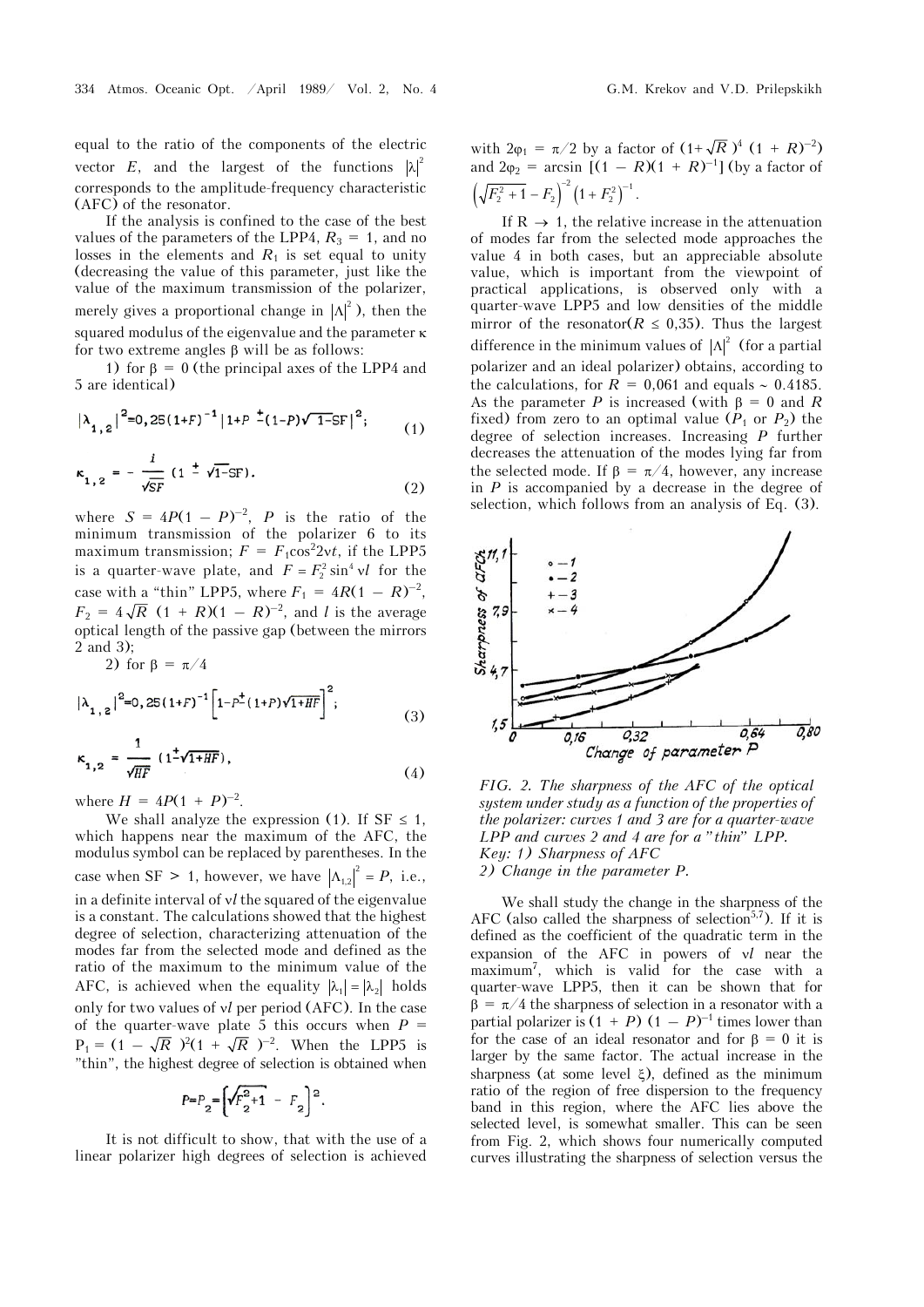parameter *P* for the two best values of the phase shift in the LPP5, for  $\beta = 0$  at 0.5 (curves 3 and 4) and 0.75 (curves 1 and 2) levels. The increase in sharpness only for  $2\phi_2 = \pi/2$  at the 0.5 level (curve 3) corresponds to the analytically predicted increase. For the same LPP at the 0.75 level the sharpness of AFC increases significantly less (by a factor of 4 and not 7 as expected when  $P$  changes from 0 to 0.75), as shown by curve 1 in Fig. 2. When a "thin" phase plate is employed the increase in the sharpness of selection is significantly smaller (by a factor of 1.7–2.3, see curve 2 for  $\xi = 0.75$ and curve 4 for  $\xi = 0.5$ . It should be noted that for low values of *P* a higher sharpness of the AFC is achieved for the same value of  $R$  in the case of a "thin" LPP5, while the opposite situation obtains for large values of *P*. It follows from here that the variant with a quarter-wave plate is preferable for lasers with an active medium whose gain is low.



*FIG. 3. Comparison of the selective properties of an anisotropic resonator and resonators with Fabri-Pero and Fox-Smith interferometers. Key: 1) Sharpness of AFC 2) Change in the parameter R.* 

The numerical calculations showed that the sharpness of selection increases practically up to the point at which the parameter  $P$  reaches the level  $\xi$ , so that in order to make a laser based on the resonator studied the value of *P* should be chosen somewhat smaller (by  $0.01-0.05$ ) than  $(1 - G + B)$ , where *G* is the per—pass gain of the active medium and *Â* are the total nonselective losses, including half the losses due to the transmission of the outer mirrors (1 and 3).

Comparing the selective properties of widely employed resonators with the selectors in the form of a Fabry-Perot interferometer (FPI), a Fox-Smith interferometer (FSI), and the system under study showed that the latter gives both a higher degree and a higher sharpness of selection. Fig. 3 shows the sharpness of the AFC versus the reflection coefficient of the corresponding mirror (mirrors) for four resonators: 1) for the resonator under study with a quarter-wave plate in the passive gap; 2) for the case

with a "thin" LPP5: 3) for a resonator with an FPI: and, 4) for a resonator with an FSI. It follows from the calculations that the AFC of a three-mirror linear resonator with quarter-wave plates and a partial resonator is 1.7–2 times sharper than the AFC of a resonator with an FPI and 2.8–4 times sharper than that of a resonator with an FSI.



*FIG. 4. The ellypticity and the values of the AFC for different values of*  $\beta$  *and P: 1)*  $\beta = 0$ ;  $P > 0$ ; *2)*  $P = 0$ ; *3)*  $\beta = \pi/4$ ,  $P > 1$ . *Key: 1)* Ellipticity and  $|\Lambda|^2$ 

2) Change in  $\vee$ l as a fraction of  $\pi$ .

We shall examine some of the polarization I characteristics of the optical system under study. At the calculations showed the polarization at the resonance frequencies is linear for any real values of the parameters  $\beta$ ,  $\varphi$  and *P*. Off resonance and for  $P \neq 0$  the polarization changes, and these changes can be different depending on the value of  $\beta$ . For  $\beta \neq \pi/4$  the light waves remain linearly polarized, which follows directly from analysis of the expression  $(4)$  for  $\kappa$  and is supported by numerical calculations (see the solid curve 3 in Fig. 4). In this case the orientation of the electric vector, i.e., the azimuth, changes.

If  $\beta = 0$ , off resonance predominantly the ellipticity changes. It reaches its maximum value, as one can see from the behavior of the solid curve 1 in Fig. 4, for values of  $vl$  close to the values where  $|\Lambda_1|$  no longer equals  $|\Lambda_2|$  (i.e., at points were SF  $\neq$  1). One can also see from the figure that in this case the sharpness and degree of selection are higher (see the broken curve 1) than for  $P = 0$  (curve 2), and they are significantly higher than for the variant with  $\beta = \pi/4$  (broken curve 3) for  $P > 0$ . Thus the relation between the characteristic polarization of the resonator and its selective properties can be traced. It should be noted that when a partial polarizer is inserted into the resonator under study the polarization of the radiation can be controlled to some degree (by varying the